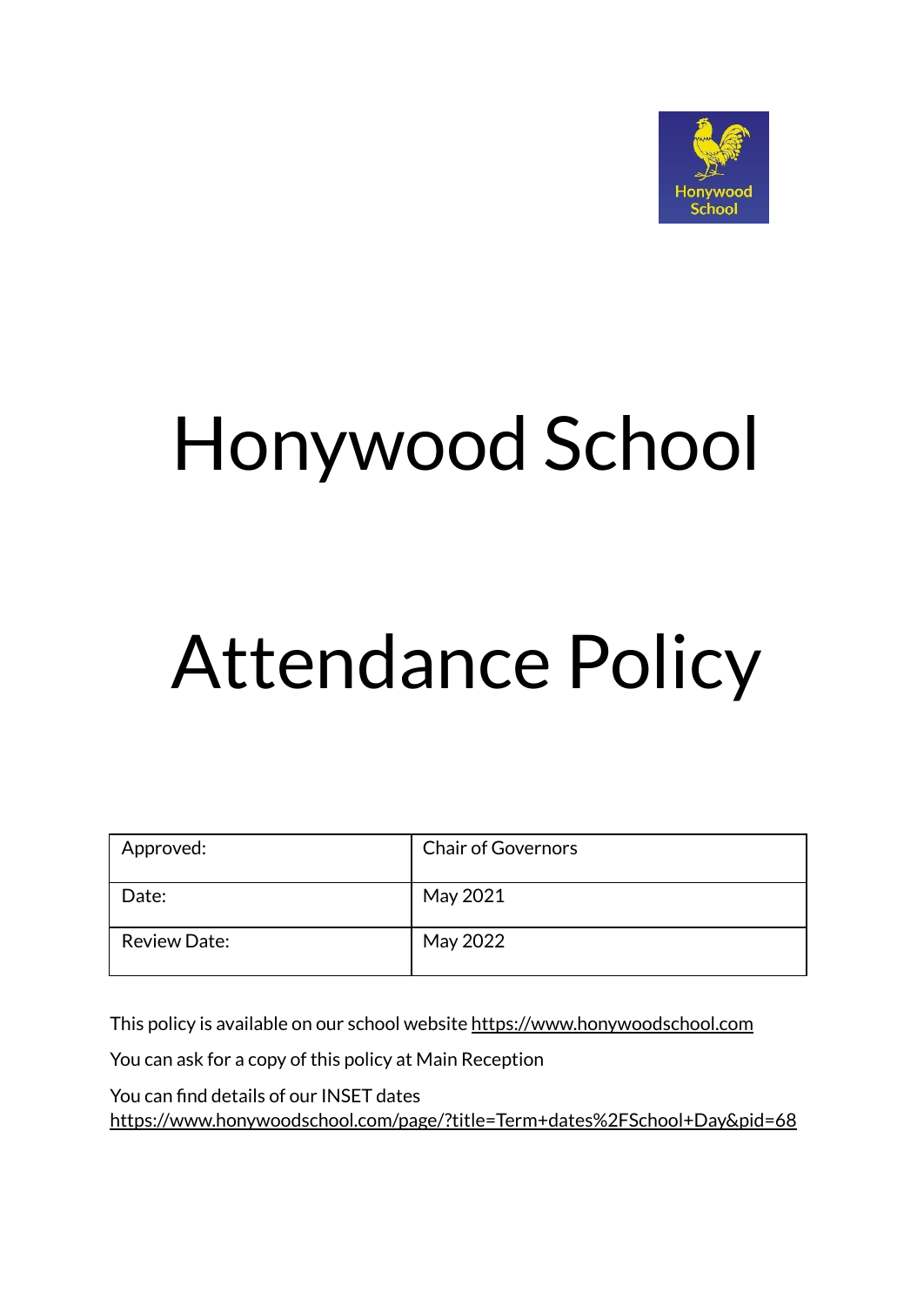#### **Honywood School Attendance Policy**

#### **1. Policy Statement**

- 1.1 Principles
- 1.2 Aims of the Policy
- 1.3 Policy Objectives

#### **2. Role and Responsibilities**

- 2.1 School
- 2.2 Learners
- 2.3 Parents

#### **3. Procedures**

- 3.1 Recording Attendance
- 3.2 Absence and Attendance coding

#### 3.2.1 Types of Absence

- 3.2.2 Health Concerns
- 3.3 The Local Authority Legislation and Attendance Compliance
- **4. Monitoring and Review**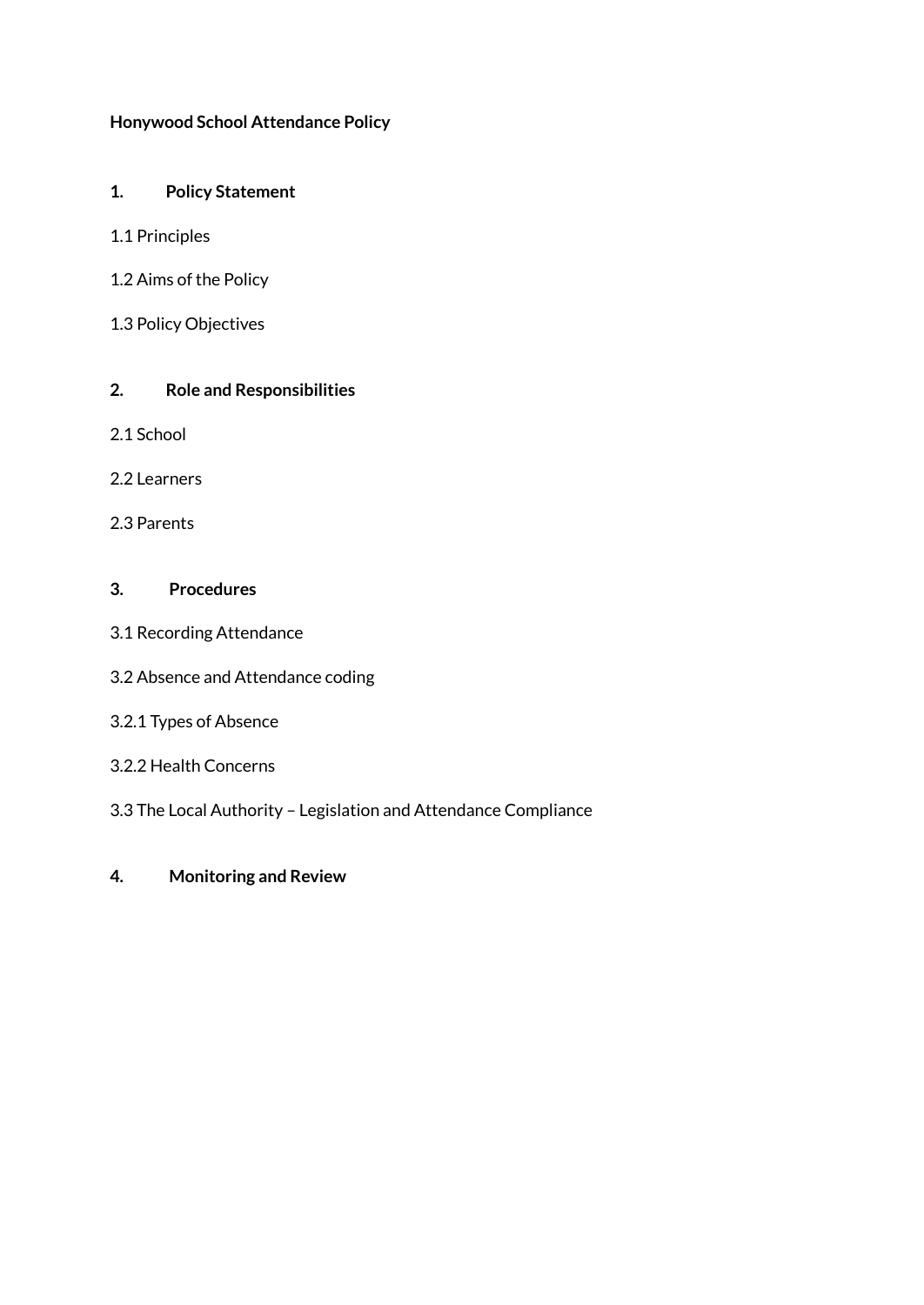## **1. Policy Statement**

This Attendance Policy represents Honywood School's commitment to striving for 100% attendance, which is achieved by many learners in our school. The school regards attendance and punctuality of learners as a priority. This policy document sets out the principles, procedures and practice our school will undertake. Strategies, sanctions and possible legal consequences of poor attendance and punctuality are also detailed, as well as rewards for, and the benefits of, good attendance.

This policy will be reviewed, amended as necessary and published annually in accordance with current legislation and guidance. The *DfE guidance school attendance (2020)*, states schools should promote good attendance and reduce absence, including persistent absence, ensure every child has access to full-time education and act early to address patterns of absence.

## **1.1 Principles**

- Receiving a full-time, suitable education is a child's legal entitlement. It is a parent's /carer's legal responsibility to ensure this happens.
- Attending school regularly supports intellectual, social and emotional development and is essential if children are to benefit fully from their school life.
- Attending school regularly safeguards the welfare of children whilst they are not in the care of their parents.
- These principles are represented in British law, within the Education Act 1996, the Children Act 1989, and other associated pieces of legislation.

## **1.2 Aims of the Policy**

- To ensure that all learners attend school regularly and punctually, on every day that the school is open, in order to maximise their educational achievement and social development.
- To discharge the school's duty to safeguard its learners to the best of its ability.
- To ensure that all those responsible for the learner's education, including parents, carers, staff and governors understand and accept their responsibilities in relation to attendance.
- To minimise absence from school, thereby reducing levels of persistent absence.
- To improve the life chances of the learners attending Honywood School and prepare them to be fully contributing citizens when they reach adulthood.

### **1.3 Policy objectives**

- To safeguard the welfare, health, social and emotional development of learners.
- To reduce persistent absence.
- To reduce or eliminate term time holidays/leave of absence.
- To promote commitment to education and high achievement.
- To maximise the potential of every individual learner.
- Ensure robust systems are in place to monitor and manage attendance and punctuality throughout the school.

### **2. Roles and Responsibilities**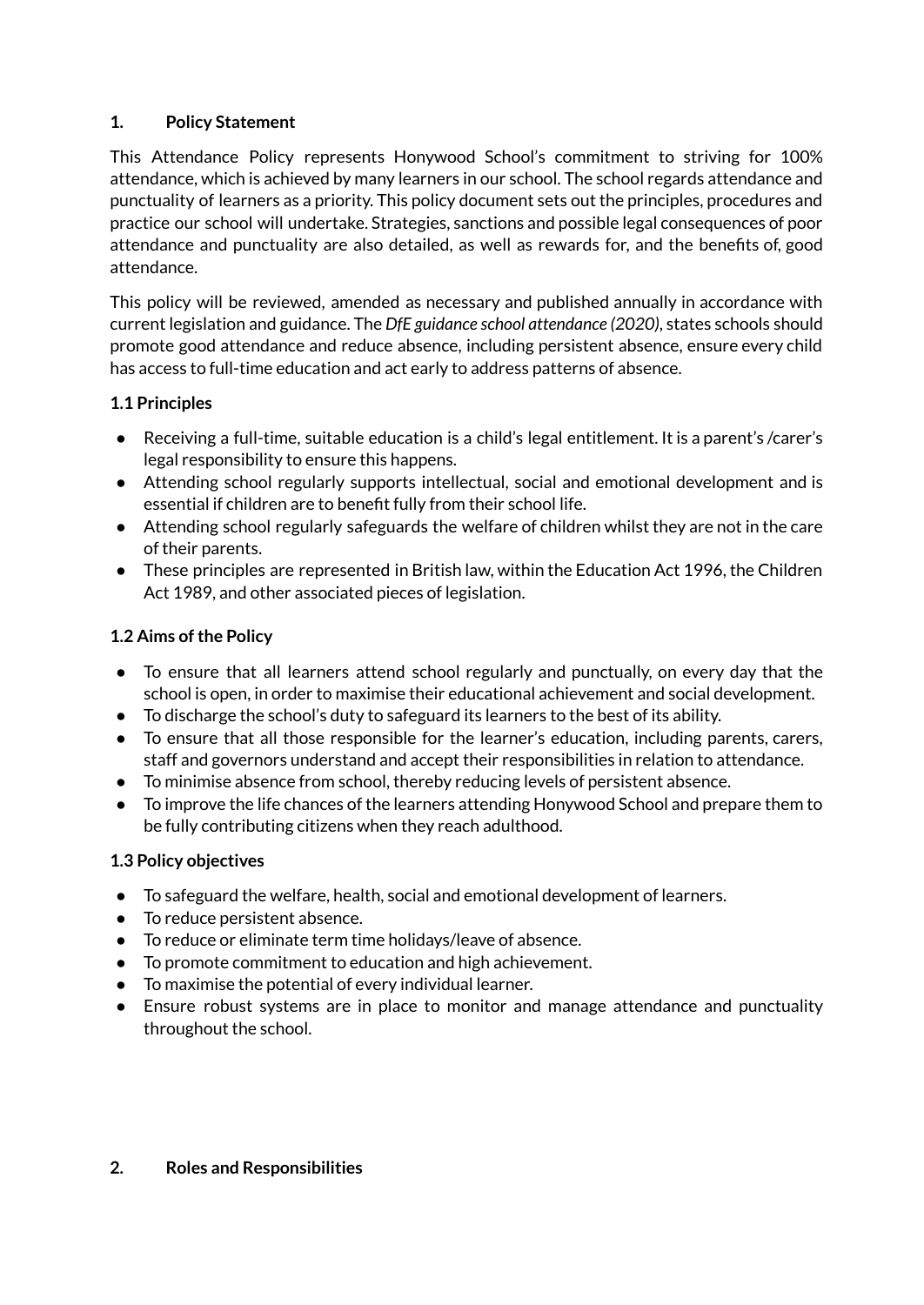#### **2.1 Honywood School**

It is the responsibility of **all staff** to familiarise themselves with the Attendance Policy and take forward duties outlined in the policy document. Staff at Honywood will promote good attendance and punctuality by:

- Undertaking registration of learners at 8:45am, the start of learning sessions and 2:50pm, recording information on SIMS.
- Making enquiries in relation to all learners marked as absent.
- Where no reason is evident for absence, communication will be sent no later than 10:30am notifying the first contact on the learner's records.
- If there is no response, the school will make every effort to reach the contacts held by the school. If no contact is established, the Safeguarding Lead/Leadership Team will be consulted regarding further action.
- Encouraging punctuality and a positive attitude towards attendance.
- Communicating with parents as soon as possible if there is a problem with attendance or punctuality.
- Including yearly and other reports to parents on achievement, learner's attendance and level of punctuality.
- Closely monitoring absences in order to keep unauthorised absences to a minimum.
- Subject teachers/Learning Group Leaders applying a consequence for internal truancy with support from Subject Leaders/Cohort Leaders. Further guidance or support will be given by the Senior Leadership Team if necessary. Offer an individual reintegration plan following a period of absence to support a learner to return to school.
- Making the Attendance Policy available on the school website, or by other means on request.
- Liaising with the Attendance Compliance Team as necessary.
- Establishing clear procedures for recording absence to comply with the legal requirements in the Education (Pupil Registration) (England) Regulations 2006 and associated guidance for the reporting and recording of attendance. (More detailed information on registration can be found at section 3.2.)

### **2.2 Learners**

- Should attend the school regularly and on time.
- Should attend all learning sessions timetabled.
- Should sign in at the Learner Reception or with the teacher in their lesson if they arrive late or are otherwise engaged in school activities at designated times.
- Can expect to be welcomed and receive assistance following periods of absence as required.
- Will have individual records of attendance/punctuality recorded on SIMS.
- Should sign out at Learner Reception, with written permission of parent/carer if leaving school premises during the school day.

#### **2.3 Parents/Carers**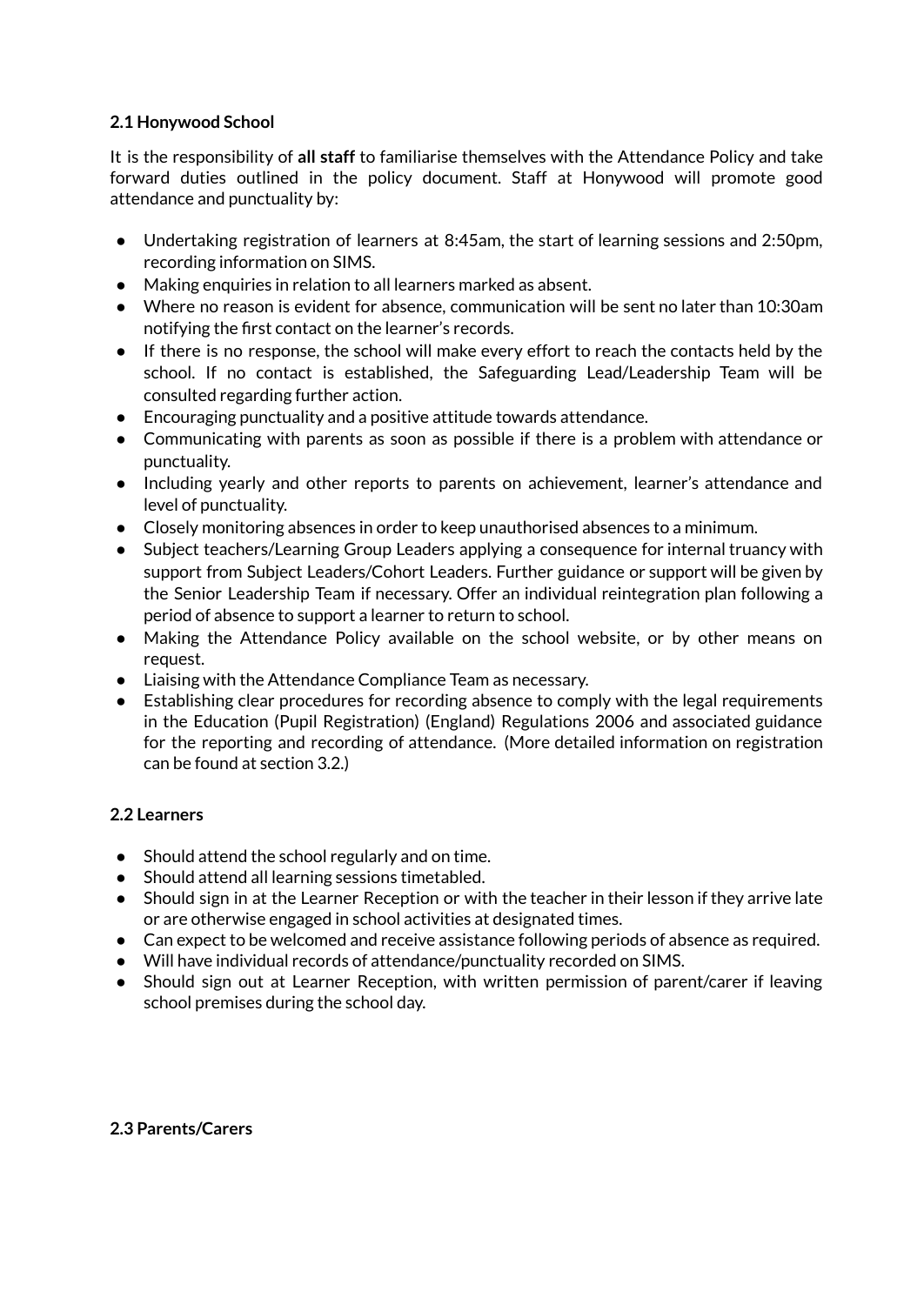- Are responsible for ensuring the learner regularly and punctually attends Honywood School on every day they are required to do so, properly dressed and equipped and in an appropriate condition to learn.
- Are responsible for informing the school of the reason for any absence before 8.30 a.m. each day by a telephone call to the attendance line (01376 561231, option1), or attendance email - [attendance@honywoodschool.com](mailto:attendance@honywoodschool.com) (Consideration will be given to procedures where parents have difficulty with written communication, or where English is not the first language).
- Are responsible for providing up to date contact numbers and changes of address.
- Are expected to work actively with Honywood staff to address attendance concerns where these develop.
- Do not have a right to take learners on holiday in term time; leave of absence must be granted in advance at the discretion of the Headteacher. Any application will be considered against the learner's attendance record, family circumstances and timing with regard to assessments and examinations; (refer to the school website for further information).
- Can expect the school to keep them fully informed of the learner's attendance/punctuality record.
- Should make every effort to ensure that learners who miss school due to occasional illness return as soon as they are well enough to do so, and where possible, to arrange medical appointments out of school hours.

### **3. PROCEDURES**

### **3.1 Recording Attendance**

The register is a legal document, Education (Pupil Registration) (England) Regulations 2006, and must be marked accurately, recording attendance/absence and whether absence is authorised or unauthorised.

A certified extract of the register may be used as evidence in legal proceedings against parents for failing to ensure their child's regular attendance or in seeking an Education Supervision Order in respect of a learner.

The Learner Reception Team is responsible for updating attendance information to the computerised system.

The Learning Group Leader is responsible for:

- Taking the register daily, once for the am session and once for the pm session.
- Ensuring all mistakes are amended on their own register.
- Using the electronic SIMS register, however if a breakdown occurs, taking a manual register.

### **3.2 Absence and Attendance Coding**

3.2.1 Types of absence:

- Authorised (where the school approves student absence eg absence, due to sickness, religious observance, funerals).
- Unauthorised (where the school will not approve absence eg holidays during term time, taking children out without permission for birthdays or when parents or siblings are attending medical appointments).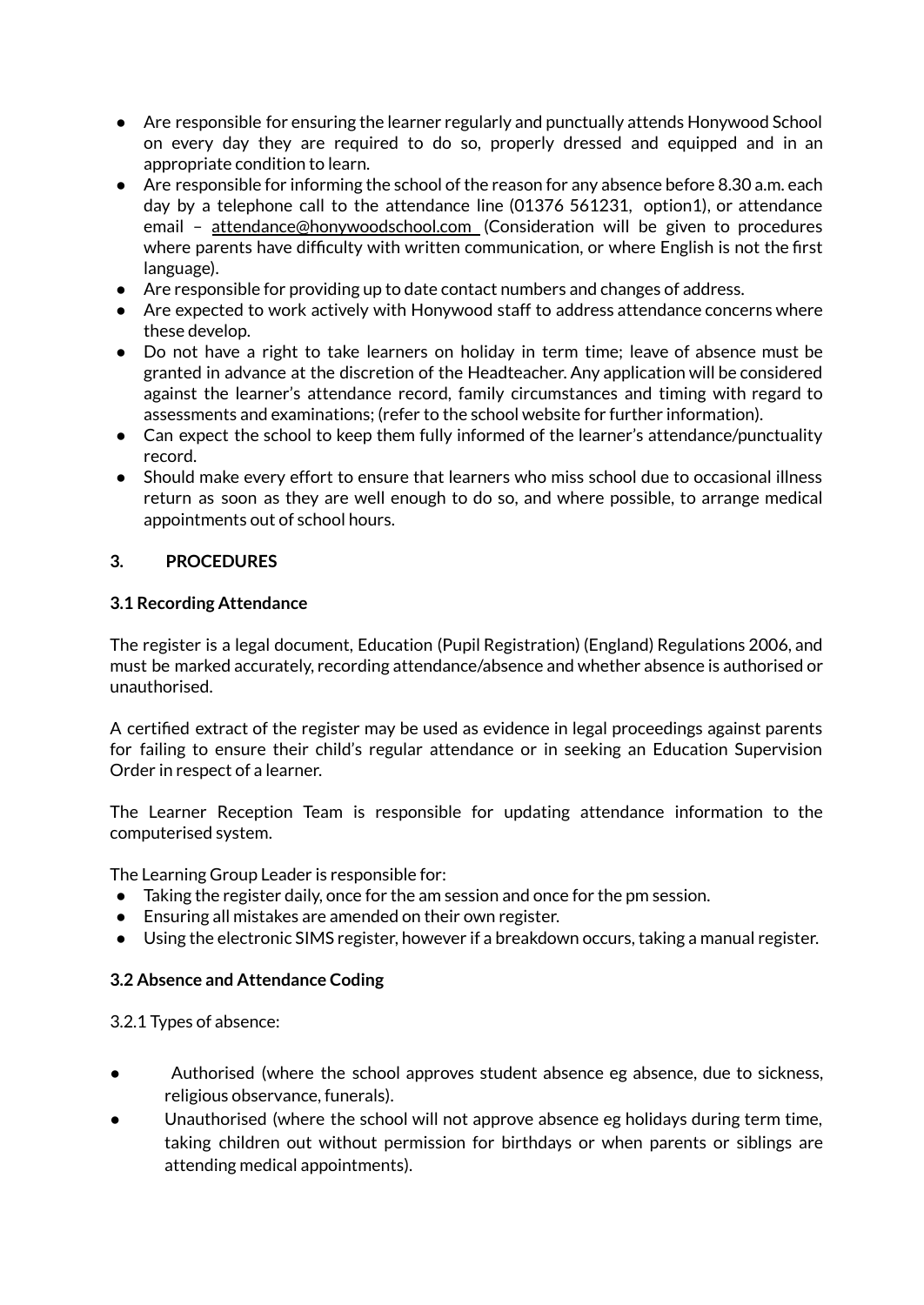Only the school can decide whether or not to authorise an absence even if the parent/carer sends in a note or leaves a telephone message. This is written down in the Education (Pupil Registration) (England) Regulations 2006. Parents/Carers will be informed if their child's absence is not authorised.

Tables below indicate the impact of absence and lateness on learning lost.

| <b>Attendance</b> | Days Missed | <b>Weeks Missed</b> | <b>Lessons Missed</b> |
|-------------------|-------------|---------------------|-----------------------|
| 95%               | 9.5 days    | 2 weeks             | 50 lessons            |
| 90%               | 19 days     | 4 weeks             | 100 lessons           |

| Minutes late per day | <b>Equates to Days of</b><br><b>Learning Lost</b> | <b>Number of lessons</b><br>missed |
|----------------------|---------------------------------------------------|------------------------------------|
| 5 minutes            | 3 days                                            | 15 lessons                         |
| 10 minutes           | 6 days                                            | 30 lessons                         |
| 15 minutes           | 9 days                                            | 45 lessons                         |

## **3.2.2 Health concerns**

If a child has ongoing health needs, we will follow our Local Authority guidance on this [\(linked](https://www.essex.gov.uk/school-attendance-and-absence) [here\)](https://www.essex.gov.uk/school-attendance-and-absence) and support parents/carers with helping their child to access any support they are entitled to as laid down in this guidance. We will talk to parents/carers about an Individual Healthcare Plan if this is needed and discuss any extra support that is needed in school (eg support with medication).

We may ask parents/carers for medical evidence as laid down in the DfE School Attendance Guidance. If we do this, please help by providing as much information as you can. We may ask parents/carers for sight of **prescriptions, GP appointments or letter**s from medical professionals if they have them available (but will not insist a parent/carer request a letter from a GP). We may decide not to authorise some absences if we are in doubt about the authenticity of the reported illness.

**We will also send parents/carers a letter if we have decided we cannot authorise a child's absence for medical reasons until further notice.** If this were to happen we would want to meet with parents/carers to see if any support is needed.

| Codes |
|-------|
|-------|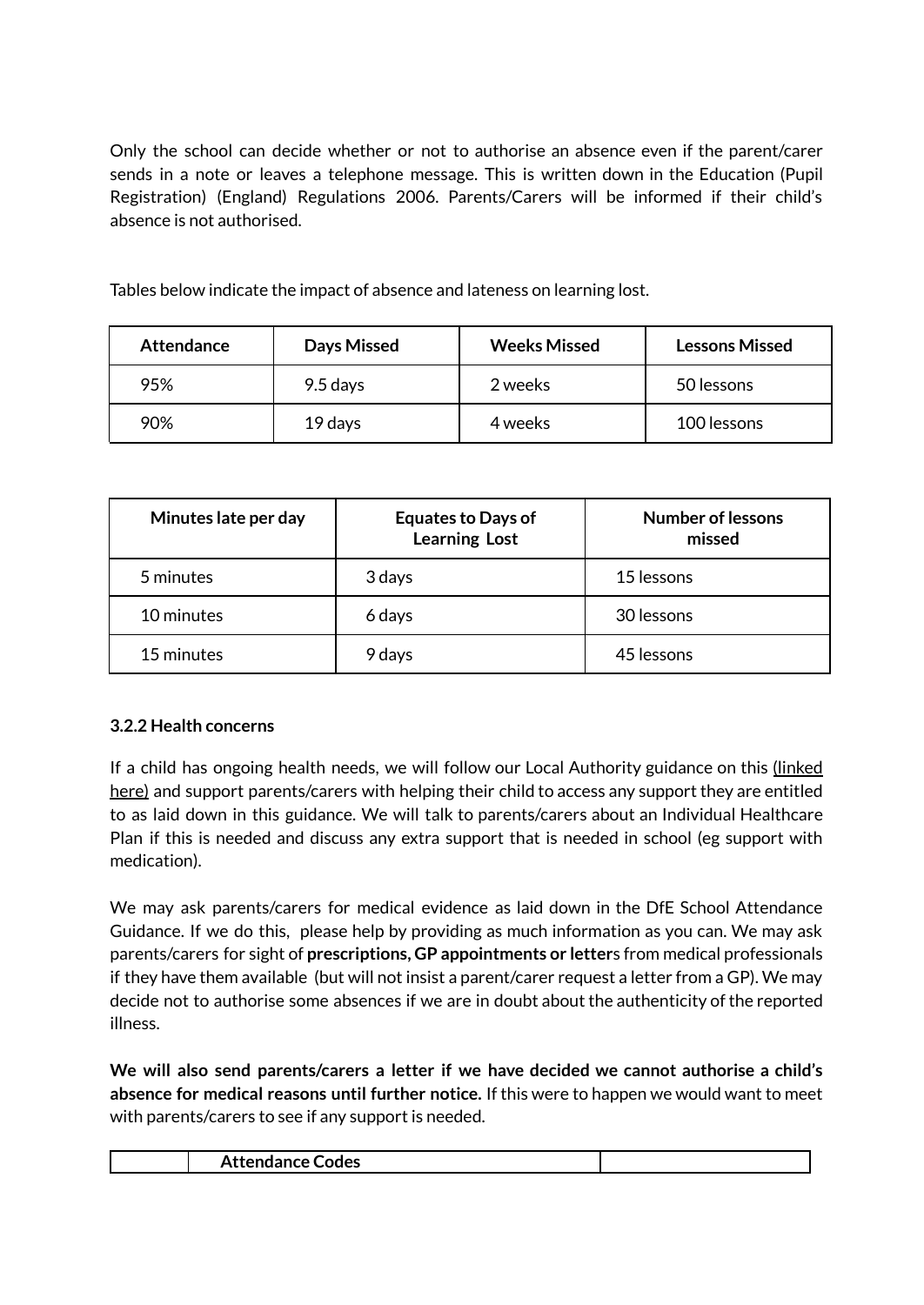| <b>CODE</b>    | <b>DESCRIPTION</b>                                                         | <b>MEANING</b>                 |
|----------------|----------------------------------------------------------------------------|--------------------------------|
|                | Present (AM)                                                               | Present                        |
|                | Present (PM)                                                               | Present                        |
| B              | Educated off site (NOT Dual registration)                                  | Approved Education<br>Activity |
| $\mathsf{C}$   | Other Authorised Circumstances (not covered                                | Authorised absence             |
|                | by another appropriate code/description)                                   |                                |
| D              | Dual registration (i.e. pupil attending other                              | Approved Education             |
|                | establishment)                                                             | Activity                       |
| E              | Excluded (no alternative provision made)                                   | Authorised absence             |
| F              | Extended family holiday (agreed)                                           | Authorised absence             |
| G              | Family holiday (NOT agreed or days in excess of                            | Unauthorised                   |
|                | agreement)                                                                 | absence                        |
| H              | Family holiday (agreed)                                                    | Authorised absence             |
|                | (NOT<br>medical<br><b>Illness</b><br>dental<br>etc.<br>or<br>appointments) | Authorised absence             |
| J              | Interview                                                                  | Approved Education             |
|                |                                                                            | Activity                       |
| L              | Late (before registers closed)                                             | Present                        |
| M              | Medical/Dental appointments                                                | Authorised absence             |
| N              | No reason yet provided for absence                                         | Unauthorised<br>absence        |
| $\mathbf O$    | Unauthorised absence (not covered by any other                             | Unauthorised                   |
|                | code/description)                                                          | absence                        |
| P              | Approved sporting activity                                                 | Approved Education<br>Activity |
| R              | Religious observance                                                       | Authorised absence             |
| $\mathsf{s}$   | Study leave                                                                | Authorised absence             |
| T              | Traveller absence                                                          | Authorised absence             |
| U              | Late (after registers closed)                                              | Unauthorised                   |
|                |                                                                            | absence                        |
| $\mathsf{V}$   | Educational visit or trip                                                  | Approved Education             |
| W              |                                                                            | Activity                       |
|                | Work experience (not work based training)                                  | Approved Education<br>Activity |
| X              | Non compulsory school age absence or Covid 19                              | <b>Not</b><br>counted<br>in    |
|                | related remote learning                                                    | possible attendances           |
| Υ              | Unable<br>due<br>exceptional<br>attend<br>to<br>to                         | counted<br><b>Not</b><br>in    |
|                | circumstances                                                              | possible attendances           |
| $\mathsf{Z}$   | Pupil not yet on roll                                                      | <b>Not</b><br>counted<br>in    |
|                |                                                                            | possible attendances           |
| $\overline{7}$ | Illness due to Covid 19                                                    | Authorised absence             |
| 8              | Self-isolating due to Covid 19                                             | Authorised absence             |
| 9              | Shielding due to Covid 19                                                  | Authorised absence             |
| #              | School closed to pupils and staff                                          | <b>Not</b><br>counted<br>in.   |
|                |                                                                            | possible attendances           |